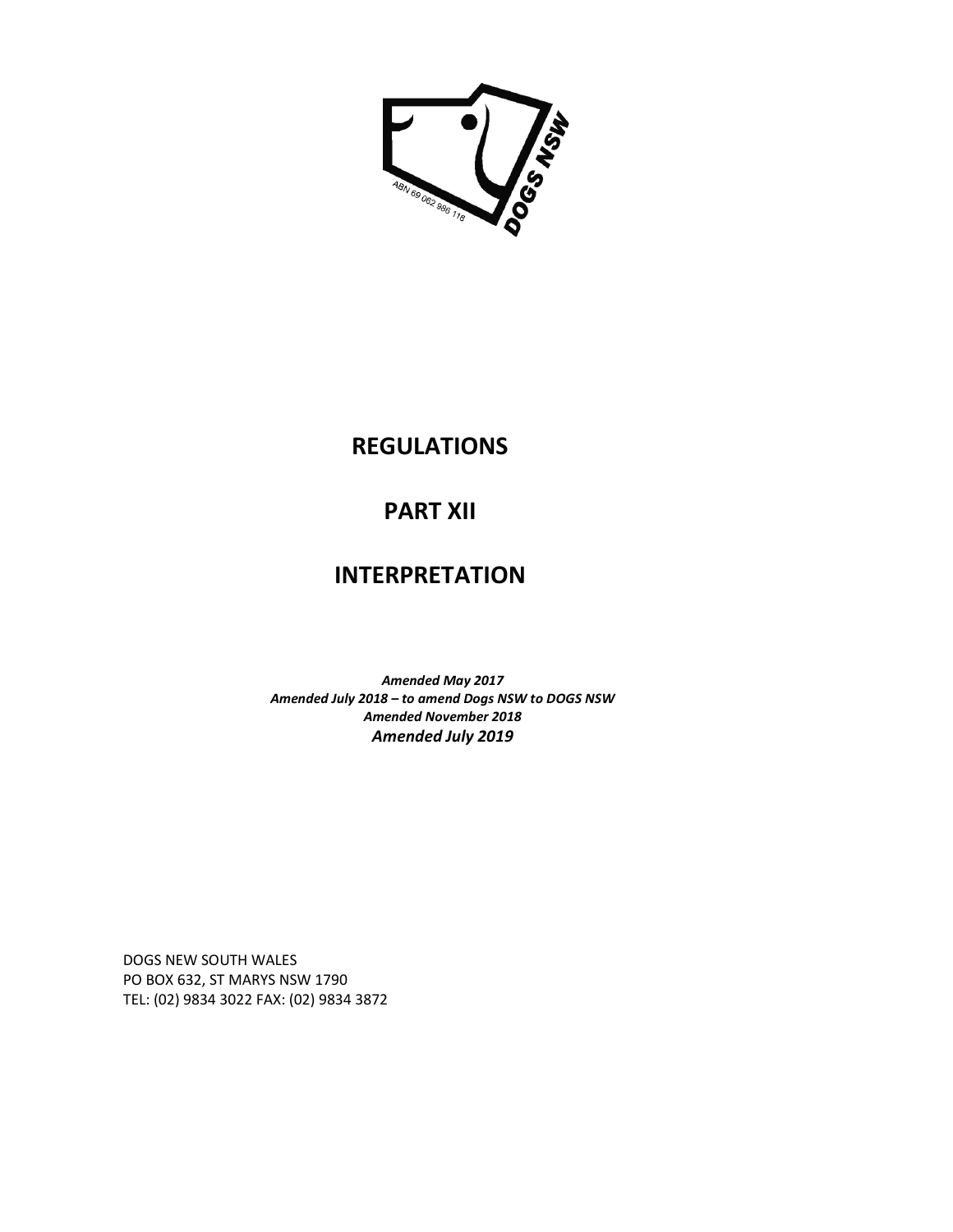#### **REGULATIONS PART XII (INTERPRETATION)**

#### **In these Regulations (including their several Parts), except in so far as the context or subject matter otherwise indicates or requires, the following definitions shall apply:**

| "All Breeds Show"          | means a show at which any Breed of dog recognised and approved<br>by the A.N.K.C. - May be exhibited.                                                                                                                                                                                                                                                                                                                                                                                   |  |  |
|----------------------------|-----------------------------------------------------------------------------------------------------------------------------------------------------------------------------------------------------------------------------------------------------------------------------------------------------------------------------------------------------------------------------------------------------------------------------------------------------------------------------------------|--|--|
| "Associate Registered Dog" | means a dog that has been registered in the Associate Register.                                                                                                                                                                                                                                                                                                                                                                                                                         |  |  |
| "Award"                    | in relation to a Show includes decision, placing and adjudication.                                                                                                                                                                                                                                                                                                                                                                                                                      |  |  |
| "Billeted"                 | means to provide accommodation for a Judge at the request of,<br>or with the permission of, the host club. (04/12)                                                                                                                                                                                                                                                                                                                                                                      |  |  |
| "Breeder"                  | in relation to a dog means the owner of its dam at the time of its<br>birth provided that for such purpose a person shall be deemed to<br>be the owner of the dam (to the exclusion of the registered owner)<br>if at the time of birth:-                                                                                                                                                                                                                                               |  |  |
|                            | (i)<br>the dam is in the possession or control of such person and<br>has been lent or leased to such person for breeding; and                                                                                                                                                                                                                                                                                                                                                           |  |  |
|                            | (ii)<br>notice of the loan or lease verified by submission of a<br>transfer by the registered owner of the dam has been lodged<br>with the DOGS NSW Secretary prior to the date of birth of<br>such dog; and                                                                                                                                                                                                                                                                            |  |  |
|                            | such further information as may be required by the Council<br>(iii)<br>has been furnished prior to the date of birth of such dog; and                                                                                                                                                                                                                                                                                                                                                   |  |  |
|                            | the appropriate fee has been paid by such person to the<br>(iv)<br>DOGS NSW Secretary prior to the date of birth of such dog.                                                                                                                                                                                                                                                                                                                                                           |  |  |
| "Challenge Certificate"    | means a certificate awarded at a Championship Show and having<br>a point value prescribed by the Regulations.                                                                                                                                                                                                                                                                                                                                                                           |  |  |
| "Championship Show"        | means a Recognised Show which has been granted such title by<br>the Board of Directors and at which Challenge Certificates shall<br>be or have been awarded by authority of the Board of Directors<br>to competitors of a breed of dog judged thereat, and in the case<br>of an All Breeds Championship Show held within the Country at<br>which not less than 250 and in any other case 200 entries have<br>been accepted.<br>Championship Shows may only be judged by Judges approved |  |  |

under Regulations Part IV – Judges **(08/07)**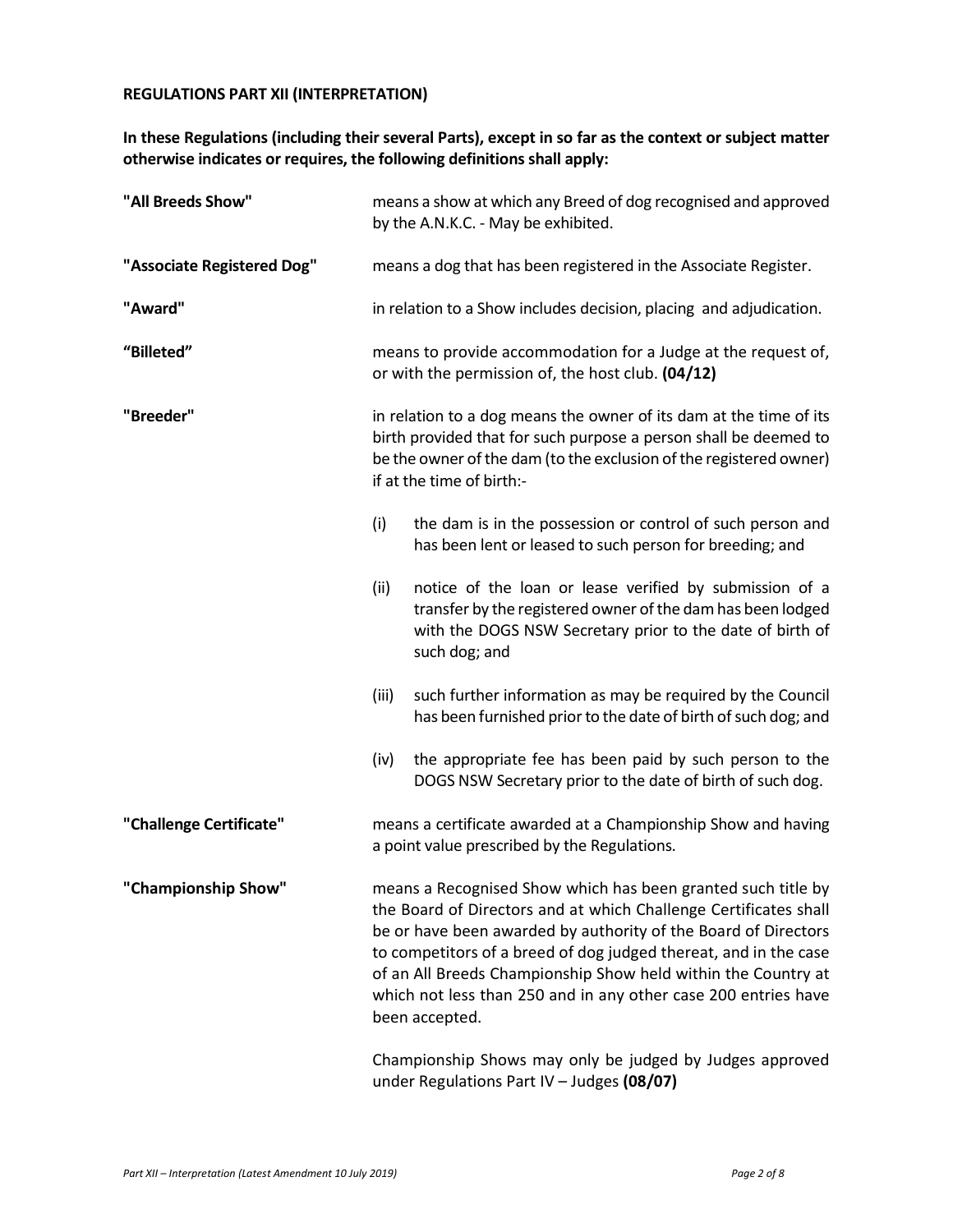| "Clerk of Examinations"                  | shall be a person appointed by the Board of Directors (07/19)                                                                                                                                                                                                                                                                                                                                                                                |
|------------------------------------------|----------------------------------------------------------------------------------------------------------------------------------------------------------------------------------------------------------------------------------------------------------------------------------------------------------------------------------------------------------------------------------------------------------------------------------------------|
| "Closing date of Entries"                | in relation to a Show means the date as last published by the body<br>conducting the Show on or before which entries of exhibits in a<br>Show are to be received by the Show Secretary.                                                                                                                                                                                                                                                      |
| "Date of Birth"                          | in relation to a dog means the actual date of birth of a dog provided<br>that where such actual day is not known, the date of birth shall be<br>deemed to be the first day of the month in which such day of birth<br>was known to occur or if such month be not known, then the date<br>of birth shall be the first day of the month next preceding the<br>commencement of the period within which such day of birth was<br>known to occur. |
| "DNA Test"                               | means a DNA profiling test carried out by a genetic testing<br>laboratory recognised by the Board of Directors, which results in a<br>test report or certificate providing not less than 10 DNA markers.                                                                                                                                                                                                                                     |
| "Dogs New South Wales"<br>and "DOGS NSW" | are Registered Trading Names and have the same meaning as<br>RNSWCC in Article 1 (44) of the Constitution and means the<br>incorporated body known as Royal New South Wales Canine<br>Council Limited.                                                                                                                                                                                                                                       |
| "Draft Show Schedule"                    | means the schedule of the classes to be judged at a Show<br>submitted to the DOGS NSW Secretary for approval and containing<br>the information concerning such Show as is prescribed from time<br>to time by the Board of Directors.                                                                                                                                                                                                         |
| "Emergency Judge"                        | means a judge appointed to judge at a show either during the<br>show or no earlier than 72 hours before the scheduled start of the<br>show due to the illness or other unavailability of the judge<br>originally appointed to judge at the show. (05/17)                                                                                                                                                                                     |
| "Examination"                            | means a theoretical or practical examination either written or oral<br>held for the purpose of qualifying an applicant for appointment to<br>a Judges Panel.                                                                                                                                                                                                                                                                                 |
| "Examinations Committee"                 | means the committee appointed by the Board of Directors for the<br>purpose of conducting examinations and instructing candidates for<br>examination.                                                                                                                                                                                                                                                                                         |
| "First Day"                              | in relation to a Show means the date on which judging of dogs<br>commences.                                                                                                                                                                                                                                                                                                                                                                  |
| "General Show"                           | means an All Breed Recognised Show at which all breeds of dogs<br>may be exhibited.                                                                                                                                                                                                                                                                                                                                                          |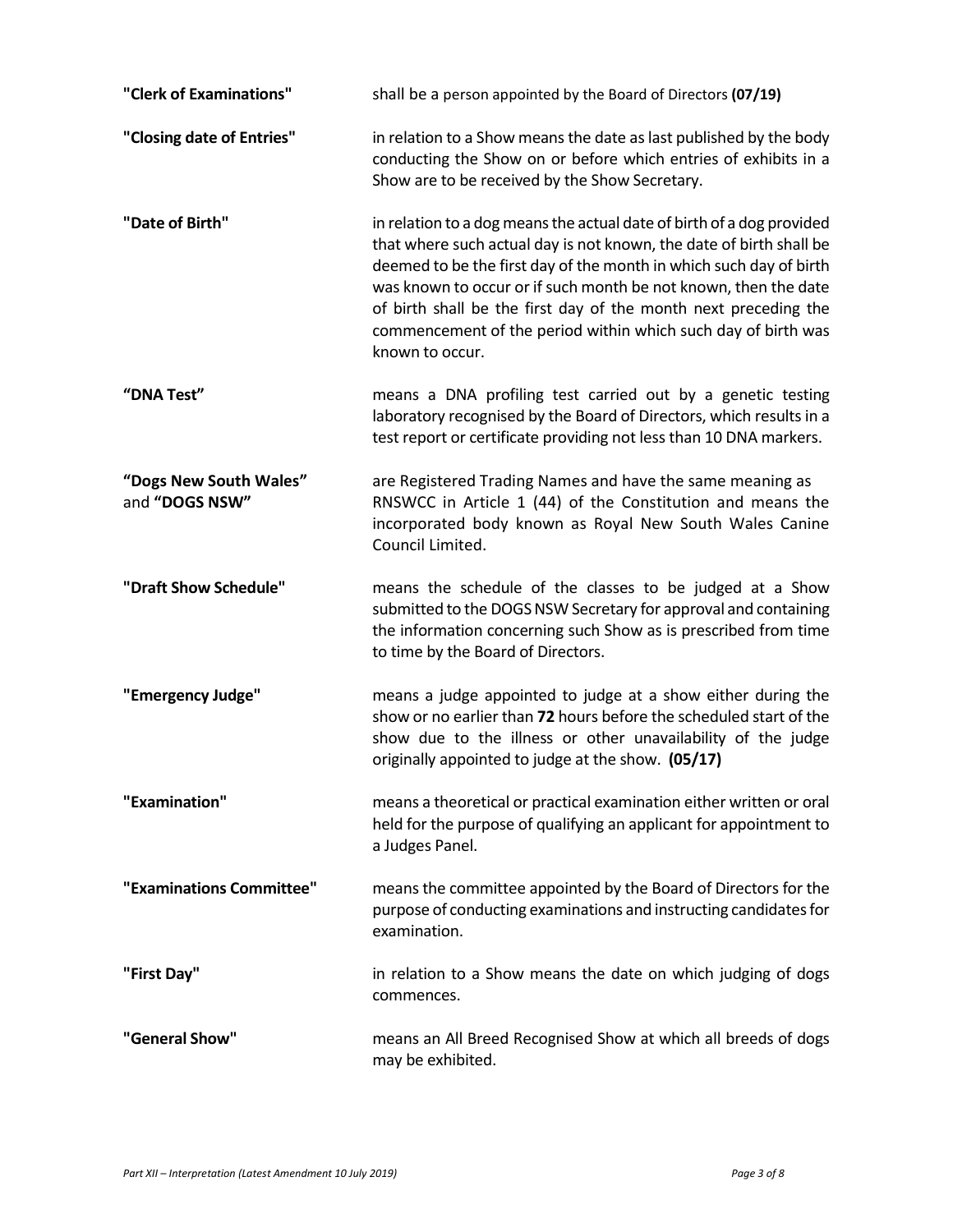| "Group"                   | means a group of breeds of dogs as defined by Regulation 7.1 of<br>Part II of the Regulations.                                                                                                                                                                                                                                          |  |  |
|---------------------------|-----------------------------------------------------------------------------------------------------------------------------------------------------------------------------------------------------------------------------------------------------------------------------------------------------------------------------------------|--|--|
| "Imported"                | in relation to a dog means a dog that has been born outside the<br>three mile limit of the Commonwealth of Australia, and whose sire<br>and dam are not registered in the Register or in any register kept<br>within the Commonwealth of Australia but is otherwise eligible<br>under the Regulations for registration in the Register. |  |  |
| "Judges Panel"            | means the register of persons who are suitably qualified and<br>approved by the Board of Directors to judge under Part V of the<br>Regulations.                                                                                                                                                                                         |  |  |
| "Judge's Spouse"          | A reference to a Judge's spouse in the Regulations is deemed to<br>include all persons of either sex with whom the Judge ordinarily<br>resides.                                                                                                                                                                                         |  |  |
| "Judges Book"             | means a separate book, cards or forms for each officiating judge,<br>upon which the Judge or Steward shall enter all placings awarded<br>by that Judge. $(1/09)$                                                                                                                                                                        |  |  |
|                           | This book shall be prepared by the Show Secretary either:-                                                                                                                                                                                                                                                                              |  |  |
|                           | (i)<br>in duplicate, in which case the duplicate thereof is to be<br>provided to the Judge upon completion of his/her<br>assignment at the show, or                                                                                                                                                                                     |  |  |
|                           | (ii)<br>as single copy documents where either, a copy of those<br>documents, or a marked Catalogue for the Classes judged<br>by that Judge must be provided to the Judge upon<br>completion of his/her assignment at the show.                                                                                                          |  |  |
| "Kennel"                  | means any structure or thing, or any place, in which a dog is kept,<br>which is available to the dog for any purpose, and includes all<br>land on which any kennel is situated and to which the dog does<br>or may have access. (1/98)                                                                                                  |  |  |
| "Licensed Owner"          | for the purpose of Section III of Part I of the Regulations means a<br>member to whom written permission has been granted by the<br>Council or by a canine controlling body recognised by the Council<br>to use a dog owned by him for the purpose of artificial<br>insemination.                                                       |  |  |
| "List of Approved Judges" | means the register of persons who have received a certificate of<br>judging and who have been placed on a list of judges maintained<br>under Part IV of the Regulations.                                                                                                                                                                |  |  |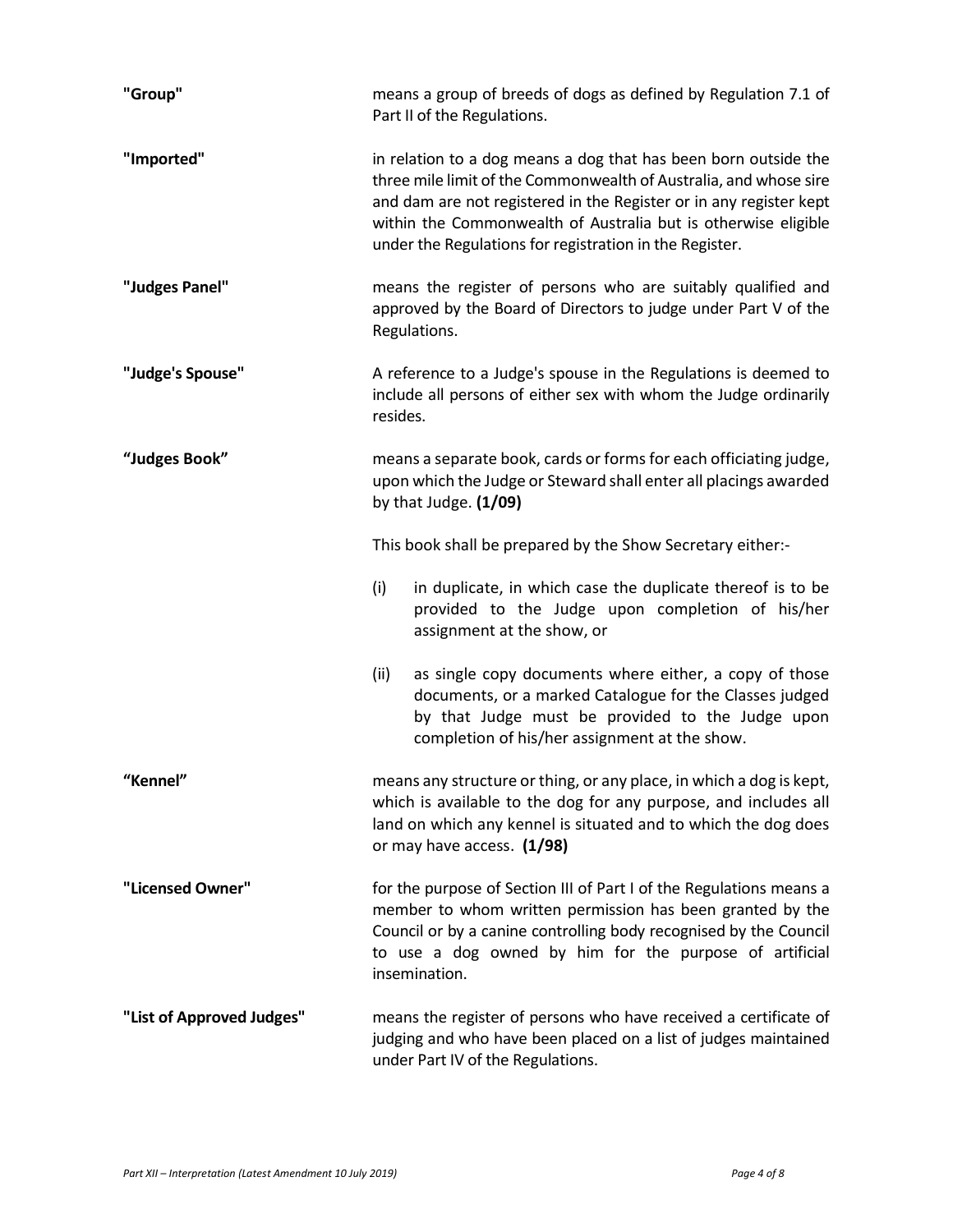| "Litter"                      | in relation to a dog means all the living progeny eligible for<br>registration in the Register, of a multiple birth.                                                                                                                                                                                                                                                                                                                                                                                                                                           |  |  |
|-------------------------------|----------------------------------------------------------------------------------------------------------------------------------------------------------------------------------------------------------------------------------------------------------------------------------------------------------------------------------------------------------------------------------------------------------------------------------------------------------------------------------------------------------------------------------------------------------------|--|--|
| "Marked Catalogue"            | means the Catalogue issued by a Show Committee containing<br>particulars of all entries at such Show, which has been marked as<br>evidence of the awards made thereat.                                                                                                                                                                                                                                                                                                                                                                                         |  |  |
| "Members of his household"    | means persons ordinarily residing in a member's household.<br>(9/02)                                                                                                                                                                                                                                                                                                                                                                                                                                                                                           |  |  |
| "Name" in relation to a dog:- | (i)<br>Registered in the Register means the prefix the registered<br>number and the word or letters assigned to the dog upon<br>registration;                                                                                                                                                                                                                                                                                                                                                                                                                  |  |  |
|                               | (ii)<br>registered in the Associate or Sporting Register means the<br>registered number, the name and the letters assigned to the<br>dog upon its registration in the Associate or Sporting<br>Register. (12/10)                                                                                                                                                                                                                                                                                                                                               |  |  |
| "On-Line"                     | means connected to, served by, or available through a system and<br>especially a computer or telecommunications system (as the<br>Internet). (7/04)                                                                                                                                                                                                                                                                                                                                                                                                            |  |  |
| "Open Show"                   | means a function at which dogs are shown or at which dogs<br>compete but at which Challenge Certificates are not awarded.<br>Champions, however, may be exhibited in General Classes and<br>may compete for "In Show" Awards.                                                                                                                                                                                                                                                                                                                                  |  |  |
|                               | Open shows may only be judged by Judges approved under<br>Regulations Part IV or by Trainee Judges approved under<br>Regulations Part III, excepting that during the conduct of a<br>Judges Training & Examination Program ("JTEP"), (measured<br>from the date that applications close for entry into Group or<br>Single Breed Training to the date of the last scheduled Practical<br>Examination in that Program), they may only be judged by<br>Trainee Judges or by a Judge specifically approved by the Board<br>of Directors at its discretion. (12/16) |  |  |
|                               | For the purposes of this interpretation only, a Trainee Judge is a<br>person who, at the time of being contracted by the Affiliate, is<br>eligible to judge an Open Show in accordance with ANKC Ltd<br>Open Show status. (12/16)                                                                                                                                                                                                                                                                                                                              |  |  |
| "Owner"                       | in relation to a dog means the Registered Owner thereof whether<br>he be the legal owner or the beneficial owner of the dog or of any<br>interest therein.                                                                                                                                                                                                                                                                                                                                                                                                     |  |  |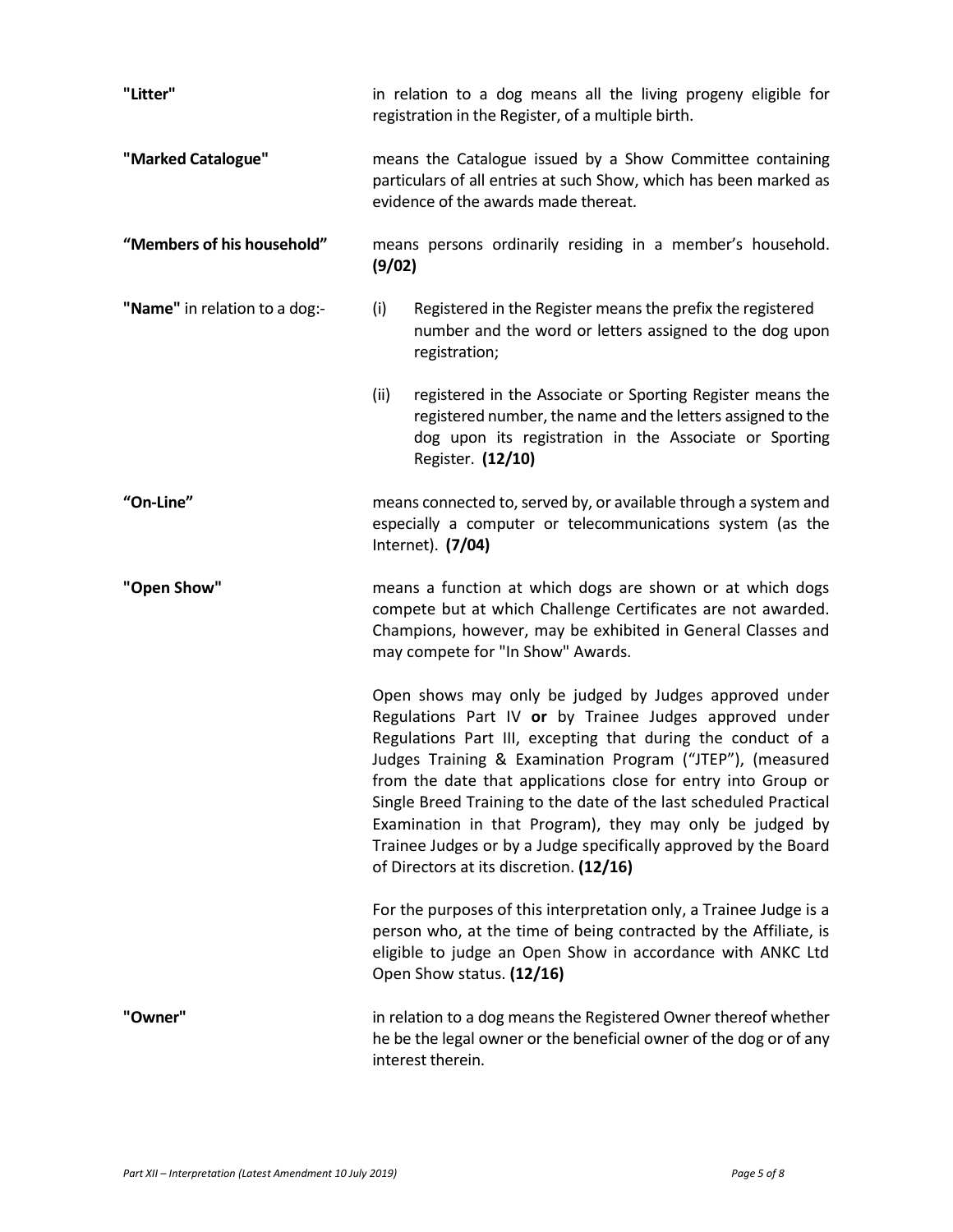| "Parade"                | means an exhibition at which dogs which have not been granted<br>the title of Australian Champion or which have not been awarded<br>the title of Champion in any other Country may be exhibited and<br>at which:-                                                                                                                                               |  |
|-------------------------|-----------------------------------------------------------------------------------------------------------------------------------------------------------------------------------------------------------------------------------------------------------------------------------------------------------------------------------------------------------------|--|
|                         | Challenge Certificates shall not be awarded;<br>(a)                                                                                                                                                                                                                                                                                                             |  |
|                         | (b)<br>a Champion shall not be exhibited other than in a special<br>class for Champions; and                                                                                                                                                                                                                                                                    |  |
|                         | a Champion shall not be eligible for any awards other than<br>(c)<br>those awarded in a special class for Champions.                                                                                                                                                                                                                                            |  |
|                         | A Parade may only be judged by Judges approved under<br>Regulations Part IV or by Trainee Judges approved under<br>Regulations Part III, excepting that during the conduct of a<br>Conformation Judges Training Scheme they may only be judged<br>by Trainee Judges or by a Judge specifically approved by the<br>Board of Directors at its discretion. (08/07) |  |
| "Period of Affiliation" | in relation to an Affiliate denotes the term of twelve (12) months<br>terminating at midnight on the 30th day of June each year for<br>which the Affiliate has for the time being been admitted as an<br>Affiliate or such portion of that term during which such affiliation<br>continues.                                                                     |  |
| "Prohibited drug"       | means any substance considered by the Veterinary Officer: (9/95)                                                                                                                                                                                                                                                                                                |  |
|                         | to be capable of stimulating, depressing or tranquillising the<br>(a)<br>canine central nervous system, and                                                                                                                                                                                                                                                     |  |
|                         | to have been administered to the dog within the period of<br>(b)<br>72 hours immediately before the time at which the<br>Veterinary Officer examines the dog, or                                                                                                                                                                                                |  |
|                         | to be capable of altering the appearance or physical<br>(c)<br>characteristics of a dog.                                                                                                                                                                                                                                                                        |  |
| "Register of Absentees" | is a register kept by DOGS NSW recording exhibits which have been<br>notified by Affiliates conducting Shows as having been declared<br>absent in accordance with Regulations Part II Show, 12.6 (b).<br>(2/00)                                                                                                                                                 |  |
| "Registered"            | in relation to a dog means that it is registered in the Register or in<br>the Associate or Sporting Register as the case may be. (12/10)                                                                                                                                                                                                                        |  |
| "Registered Number"     | in relation to a dog means the number allocated to it upon its<br>registration in the Register or in the Associate or Sporting Register<br>as the case may be.                                                                                                                                                                                                  |  |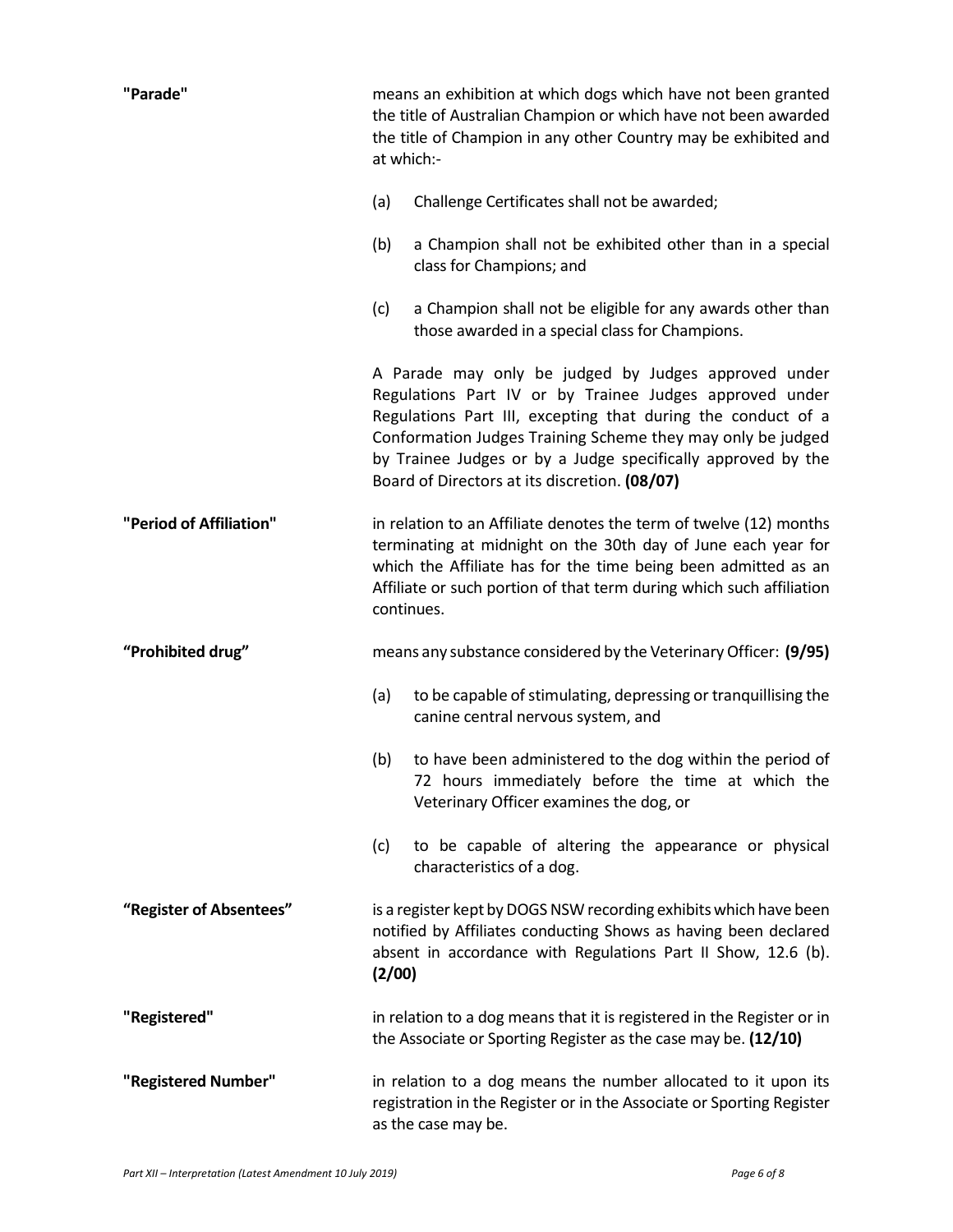| "Registered Owner"    | in relation to a dog means the person registered with DOGS NSW<br>as the owner of such dog.                                          |                                                                                                                                                                                                                                                                                                              |
|-----------------------|--------------------------------------------------------------------------------------------------------------------------------------|--------------------------------------------------------------------------------------------------------------------------------------------------------------------------------------------------------------------------------------------------------------------------------------------------------------|
| "Rules"               | where used in the phrase 'rules and regulations', shall be read as a<br>reference to the Articles of Association of DOGS NSW. (8/97) |                                                                                                                                                                                                                                                                                                              |
| "Sanction Show"       | means a Show which is governed by the Regulations except that:-                                                                      |                                                                                                                                                                                                                                                                                                              |
|                       | (a)                                                                                                                                  | the Judges to be appointed to officiate thereat shall be either<br>Members who are enrolled in a Conformation Judges<br>Training Scheme or any other person approved by the Board<br>of Directors as being suitably qualified through relevant<br>experience with the Breed or Breeds to be judged; and 9/06 |
|                       | (b)                                                                                                                                  | the Club or other body conducting such Show shall not be<br>required to lodge a draft Schedule; and                                                                                                                                                                                                          |
|                       | (c)                                                                                                                                  | Challenge Certificates shall not be awarded thereat.                                                                                                                                                                                                                                                         |
| "Service Certificate" |                                                                                                                                      | means a certificate:-                                                                                                                                                                                                                                                                                        |
|                       | (i)                                                                                                                                  | certifying the date of the service of a registered dam by a<br>registered sire; and                                                                                                                                                                                                                          |
|                       | (iii)                                                                                                                                | specifying the registered names of such sire and dam; and                                                                                                                                                                                                                                                    |
|                       | (iv)                                                                                                                                 | signed by the Registered Owner of the dam; and                                                                                                                                                                                                                                                               |
|                       | (i)                                                                                                                                  | countersigned by the Registered Owner of the sire.                                                                                                                                                                                                                                                           |
| "Showground"          |                                                                                                                                      | means the area within which a Show is being or is about to be<br>conducted.                                                                                                                                                                                                                                  |